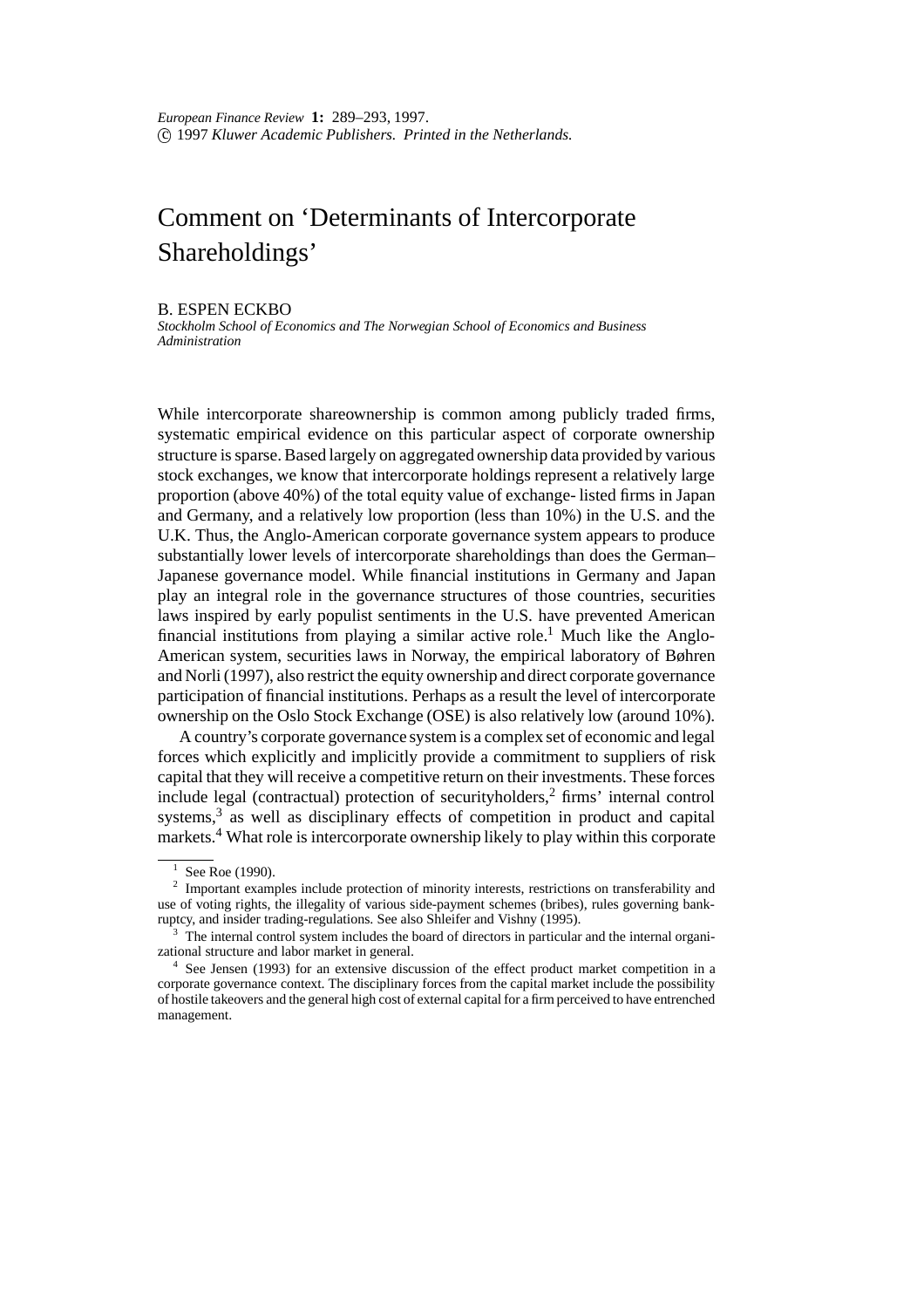governance maze? Since a company's decision to hold shares in another firm is controlled by management itself, the answer depends on the market's perception of the quality of management: Entrenched management will use its discretion to try to offset utility-decreasing constraints imposed by the governance structure, while efficient management will try to enhance its value-increasing effects. Under the managerial entrenchment hypothesis, intercorporate shareholdings is a way of diversifying firm-specific risk, of 'parking' free cash flow (when it should be paid as dividends), and of 'grooming' white knights or partners for future 'lock-up' agreements when management expects a hostile takeover. Alternatively, valuemaximizing managers' purchase of shares is part of a general cash-management program designed to lower the costs of holding an inventory of liquid assets. Such an inventory can be valuable when information asymmetries make external financing particularly costly.5

Bøhren and Norli address these alternative hypotheses using a unique database which contains disaggregated intercorporate ownership information for the population of the OSE listed firms from 1980–94. The strongest empirical results of the paper can be summarized as follows:

- (1) *Intercorporate shareholdings*
	- (a) occur frequently (80% of OSE firms have some corporate shareholders),
	- (b) are low in terms of market values (on average, firm  $i$  invests 7.2% of total investments in other firm's shares, holds 2.8% of company <sup>j</sup>'s shares),
	- (c) have a short lifespan (median one year, 82% less than 2 years).
- (2) *The value of intercorporate shareholdings* as a proportion of the firm's total assets (*VIS* in Table 7)
	- (a) increases with the level of cash dividend paid next period,
	- (b) decreases with the firm's free cash flow and the period's current-period investment, and
	- (c) increases with insider (CEO and board) shareownership.

Overall, these findings give little indication of important managerial entrenchment motives behind the cross-sectional variation in the proportion VIS, but are generally consistent with cash–management explanations.

The paper also provides information on the subset of *two-way* (cross-) holdings. The probability of a two-way holding is estimated to be higher for (sameperiod) takeover targets and for two firms with relatively high contemporaneous cross-correlation of daily stock returns, and is lower for firms with greater insider share-ownership. The authors view this as partially supporting the managerial entrenchment argument. However, it is also possible that managers take advantage of private information of a forthcoming takeover bid (such information is more likely to materialise between two cross-owners), thus increasing their investment

<sup>5</sup> See also Myers and Majluf (1984).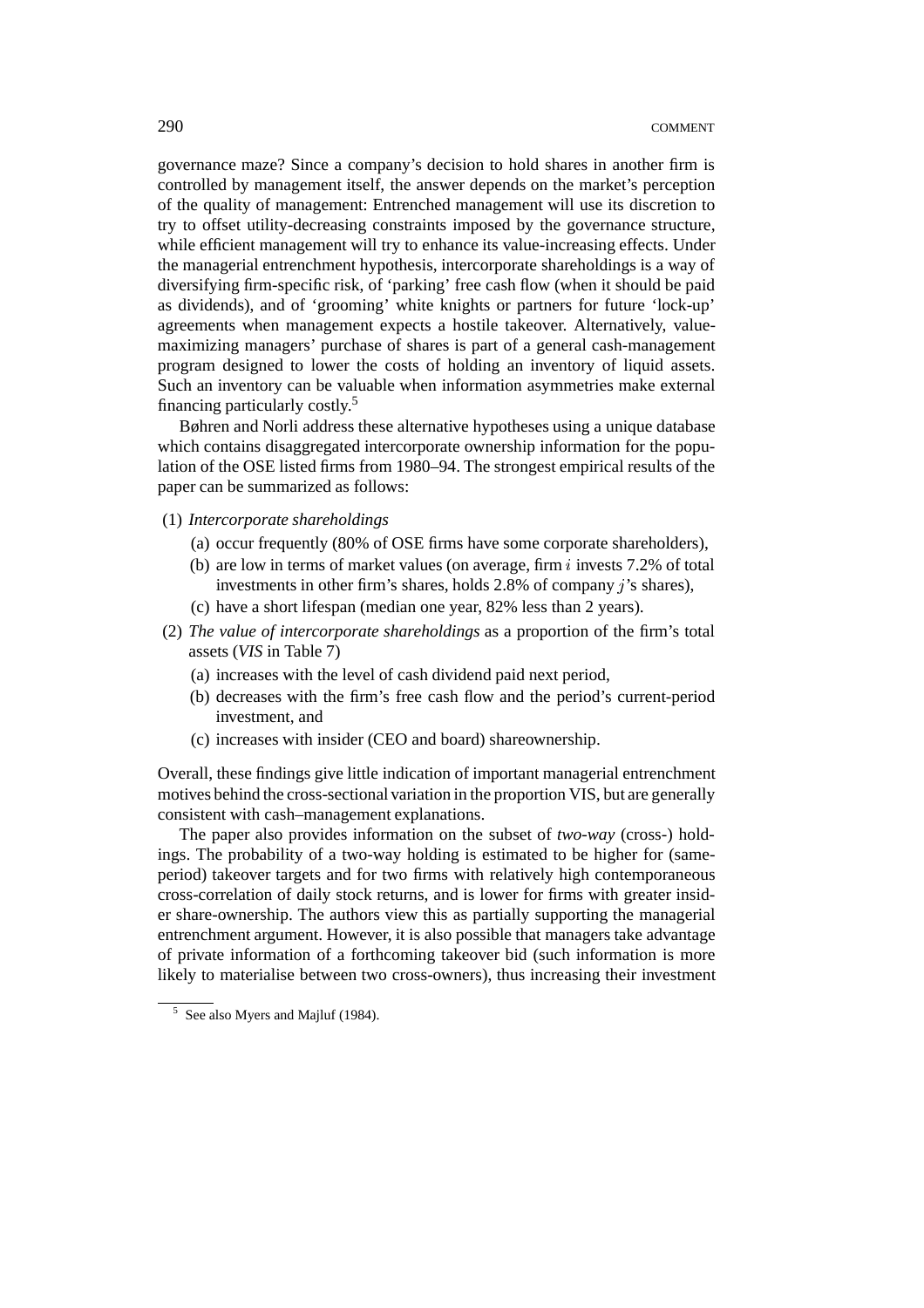## COMMENT 291

in targets. The latter explanation is complementary to the more general (valuemaximizing) cash management story.

Over the sample period, firms on the OSE had a relatively low dividend policy,<sup>6</sup> and operated in an environment of relatively lax regulation of insider trading,<sup>7</sup> both of which reduces the cost of intercorporate shareownership. Thus, I find the evidence of small and short-lived intercorporate shareholdings both interesting and surprising. As to the panel data estimation in Table 7, however, it would have been preferable to generate coefficient estimates of the determinants of *VIS* using a simultaneous-equation setup with one equation for each of three joint decision variables: dividends, external financing and cash management decisions. By examining the latter in a single-equation setup, some of the coefficient are susceptible to simultaneous-equation bias. I would also have added proxies for firm-specific asymmetric information, as well as inclusion of the cost of alternative liquid investments such as the risk-free rate typically used in the cash management literature.

Moreover, with the exception of dividends, the paper focuses exclusively on contemporaneous effects between intercorporate ownership and its determinants. Particularly under the corporate governance arguments, there are a number of reasons to expect non-contemporaneous and discrete effects in the data as well. However, detecting such effects may require an 'event-study' setup rather than the paper's time-series framework. To illustrate, bidder firms often acquire an equity stake ('toehold') in the target in preparation for making the takeover bid. $8$  While these toeholds have been shown to have significant effects on the bid itself,  $9$  toehold effects are unlikely to be captured in the panel data setup used here. In other words, the approach lacks power to capture potentially important corporate governance effects, while at the same time adequately representing cash management hypotheses. As a result, the econometric setup (and the results) fundamentally favors cash management stories.

Finally, given the relative novelty of the OSE in the academic literature, most readers would have benefited from additional background information on the general OSE ownership structure. In fact, as indicated by the following table, OSE firms experienced a dramatic change in ownership structure over the sample period, suggesting that the paper ought to account for structural shifts in the data:

<sup>6</sup> Bøhren, Eckbo, Michalsen and Smith (1997).

 $7$  Eckbo and Smith (1997).

<sup>8</sup> In the U.S., approximately 13% of Schedule 13d filings with the SEC (i.e. reports of acquisitions of toeholds of 5% or more) result in subsequent public takeover bids. See Mikkelson and Ruback (1985).

<sup>&</sup>lt;sup>9</sup> Betton and Eckbo (1997).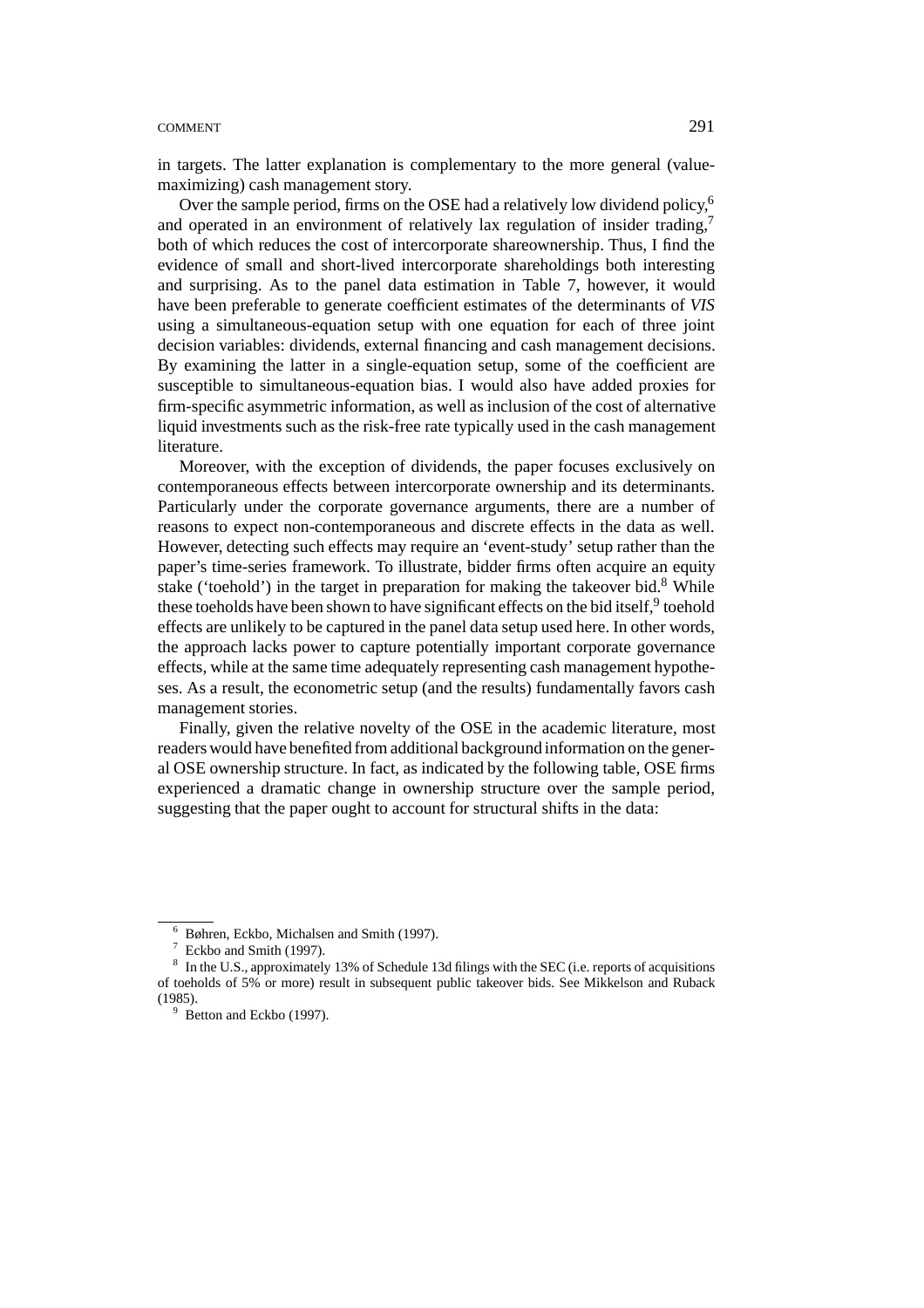|                                     | Percent share-ownership of OSE firms <sup>a</sup> |                |           |                |
|-------------------------------------|---------------------------------------------------|----------------|-----------|----------------|
| OSE owner-category                  | 1985                                              | $1995^{\rm b}$ | 1995-1985 | Percent change |
| Non-financial corporations          | 37.6%                                             | 19.8           | $-17.8$   | 47.3           |
| Financial corporations <sup>c</sup> | 15.3                                              | 15.9           | 0.6       | 3.9            |
| Norwegian government <sup>d</sup>   | 8.9                                               | 21.8           | 12.9      | 145.0          |
| Individual investors                | 22.5                                              | 9.3            | $-13.2$   | $-58.7$        |
| Foreign investors <sup>e</sup>      | 16.7                                              | 33.0           | 16.5      | 98.8           |
| Sum                                 | 100.0                                             | 100.0          |           |                |

<sup>a</sup> Source: The OSE and Reve (1996).

<sup>b</sup> The numbers for 1994 are close to the ones reported for 1995.

<sup>c</sup> Banks, insurance companies and mutual funds.

<sup>d</sup> If one includes (unlisted) state-owned firms such as the oil company Statoil, the telecommunications firm Telenor and all the (typically hydro-powered) electric utilities, the Norwegian government owns directly close to 50% of the Norwegian corporate sector.

<sup>e</sup> Includes both corporate and individual investors.

The most significant evidence in this table concerns the increase in state-ownership of OSE-listed firms. Since the government tends to act as a passive, long-term investor,<sup>10</sup> this change has fundamental implications for the corporate governance environment on the OSE. On top of this comes the almost 50% reduction in the nonfinancial corporate category, traditionally the source of active owners in Norway. The table suggests that, particularly from a corporate governance perspective, it would be interesting to disaggregate the intercorporate ownership data of Bøhren and Norli along the same lines.

### **References**

Betton, S. and Eckbo, B. Espen (1997) State-contingent payoffs in takeovers: New structural estimates, unpublished paper, Stockholm School of Economics.

Bøhren, Ø. and Norli, Ø. (1997) Determinants of intercorporate shareholdings, *Eur. Finance Rev.* **1**, 263–285.

Bøhren, Ø., Eckbo, B. Espen, Michalsen, D., and Smith, D. C. (1997) Corporate dividend policy in Norway, unpublished paper, Norwegian School of Management.

Eckbo, B. Espen and Smith, D. C. (1997) The conditional performance of insider trades,*J. of Finance*, forthcoming.

Jensen, M. C. (1993) The modern industrial revolution, exit, and the failure of the internal control system, *J. Finance* **48**, 831–880.

Mikkelson, W. H. and Ruback, R. S. (1985) An empirical analysis of the interfirm equity investment process, *J. Financ. Econom.* **14**, 523–553.

Myers, S. C. and Majluf, N. S. (1984) Corporate financing and investment decisions when firms have information investors do not have, *J. Financ. Econom.* **13**, 187–221.

<sup>10</sup> However, in 1996, the government created substantial attention by forcing major banks to pay a higher dividend that what was initially proposed by management. Thus, the stereotype view of the government as a passive investor may be changing.